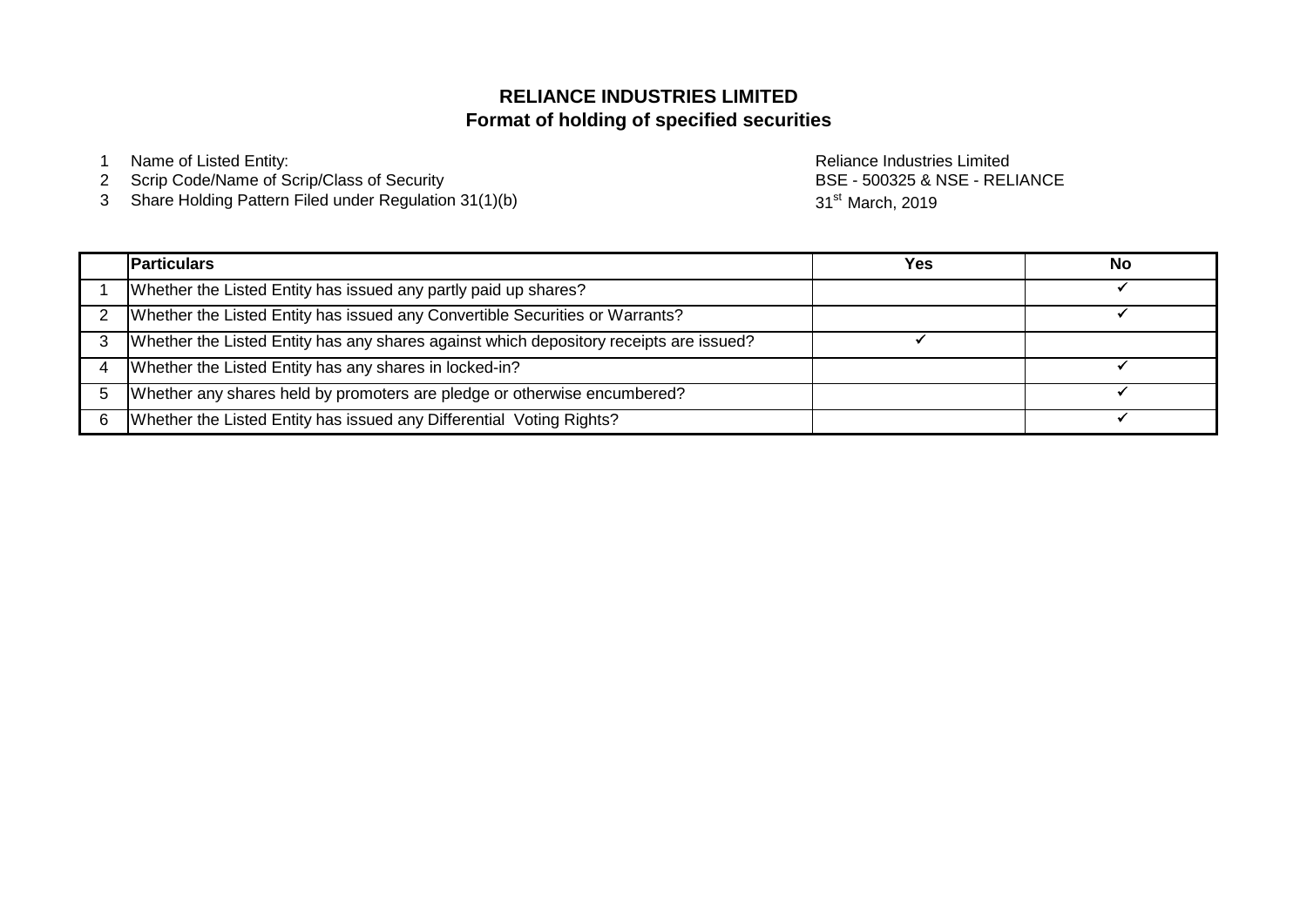## **RELIANCE INDUSTRIES LIMITED Table I - Summary Statement holding of specified securities**

| Category<br>(1) | Category of shareholder<br>(II)     | Nos. of<br>shareholders | No. of fully paid No. of Partly<br>up equity shares<br>held<br>(IV) | paid-up<br>equity shares<br><b>held</b><br>(V) | No. of<br>shares<br>underlying<br>Depository  <br>Receipts | Total nos.<br>(VII)<br>$= (IV)+(V)+(VI)$ (calculated as |                           | Shareholding<br>shares held as a % of total<br>no. of shares<br>per SCRR, |       | Number of Voting Rights held in each class of<br>securities (IX) |           | Underlying<br>Outstanding<br>convertible<br>securities | No. of Shares Shareholding, as Number of Locked<br>a % assuming full<br>conversion of<br>convertible<br>securities (as a |     | in shares(XII)            | <b>Number of Shares</b><br>encumbered(XIII) |                           | Number of<br>pledged or otherwise equity shares<br>held in<br>dematerialize<br>d form (XIV) |
|-----------------|-------------------------------------|-------------------------|---------------------------------------------------------------------|------------------------------------------------|------------------------------------------------------------|---------------------------------------------------------|---------------------------|---------------------------------------------------------------------------|-------|------------------------------------------------------------------|-----------|--------------------------------------------------------|--------------------------------------------------------------------------------------------------------------------------|-----|---------------------------|---------------------------------------------|---------------------------|---------------------------------------------------------------------------------------------|
|                 |                                     |                         |                                                                     |                                                | (VI)                                                       |                                                         | 1957) (VIII) As<br>a % of | Number of Voting                                                          |       | Total as a<br><b>Rights</b><br>% of                              |           | (including<br>Warrants) (X)                            | percentage of<br>diluted share                                                                                           | No. | As a % of<br>total        | No.<br>(a)                                  | As a % of<br>total        |                                                                                             |
|                 |                                     |                         |                                                                     |                                                |                                                            |                                                         | $(A+B+C2)$                | Class X<br>(Equity)                                                       | Class | Total                                                            | $(A+B+C)$ |                                                        | capital) (XI)=<br>(VII)+(X) As a % of<br>$(A+B+C2)$                                                                      |     | <b>Shares</b><br>held (b) |                                             | <b>Shares</b><br>held (b) |                                                                                             |
| (A)             | Promoter & Promoter Group           |                         | 292 62 02 148                                                       |                                                |                                                            | 0 292 62 02 148                                         | 47.27                     | 292 62 02 148                                                             |       | 0 292 62 02 148                                                  | 47.45     |                                                        | 47.27                                                                                                                    |     | 0.00                      | $\Omega$                                    | 0.00                      | 292 62 02 148                                                                               |
| (B)             | Public                              | 22 11 183               | 326 38 21 197                                                       |                                                |                                                            | 0 326 38 21 197                                         |                           | 52.73 309 19 38 377*                                                      |       | 0 309 19 38 377*                                                 | 50.14     |                                                        | 52.73                                                                                                                    |     | 0.00                      | <b>NA</b>                                   | <b>NA</b>                 | 318 50 33 878                                                                               |
| (C)             | Non Promoter-Non Public             |                         |                                                                     |                                                |                                                            |                                                         |                           |                                                                           |       |                                                                  |           |                                                        |                                                                                                                          |     |                           |                                             |                           |                                                                                             |
|                 | (C1) Shares underlying DRs          |                         |                                                                     |                                                | 0 14 86 70 478                                             | 14 86 70 478                                            | <b>NA</b>                 | 14 86 70 478                                                              |       | 14 86 70 478                                                     | 2.41      |                                                        |                                                                                                                          |     | 0.00                      | <b>NA</b>                                   | <b>NA</b>                 | 14 86 51 578                                                                                |
|                 | (C2) Shares held by Employee Trusts |                         |                                                                     |                                                |                                                            |                                                         | 0.00                      |                                                                           |       |                                                                  | 0.00      |                                                        | 0.00                                                                                                                     |     | 0.00                      | <b>NA</b>                                   | <b>NA</b>                 |                                                                                             |
|                 | Total                               | 22 11 235               | 619 00 23 345                                                       |                                                |                                                            | 0 14 86 70 478 633 86 93 823                            |                           | 100.00 616 68 11 003                                                      |       | 0 616 68 11 003                                                  | 100.00    |                                                        | 100.00                                                                                                                   |     | 0.00                      | 0.00                                        | 0.00                      | 625 98 87 604                                                                               |

NA denotes "Not Applicable"<br>\* Excludes 17 18 82 820 shares held by subsidiary companies on which no voting rights are exercisable and includes 82 59 125 shares held in the Unclaimed Suspense Account and 315 11 914 shares h frozen.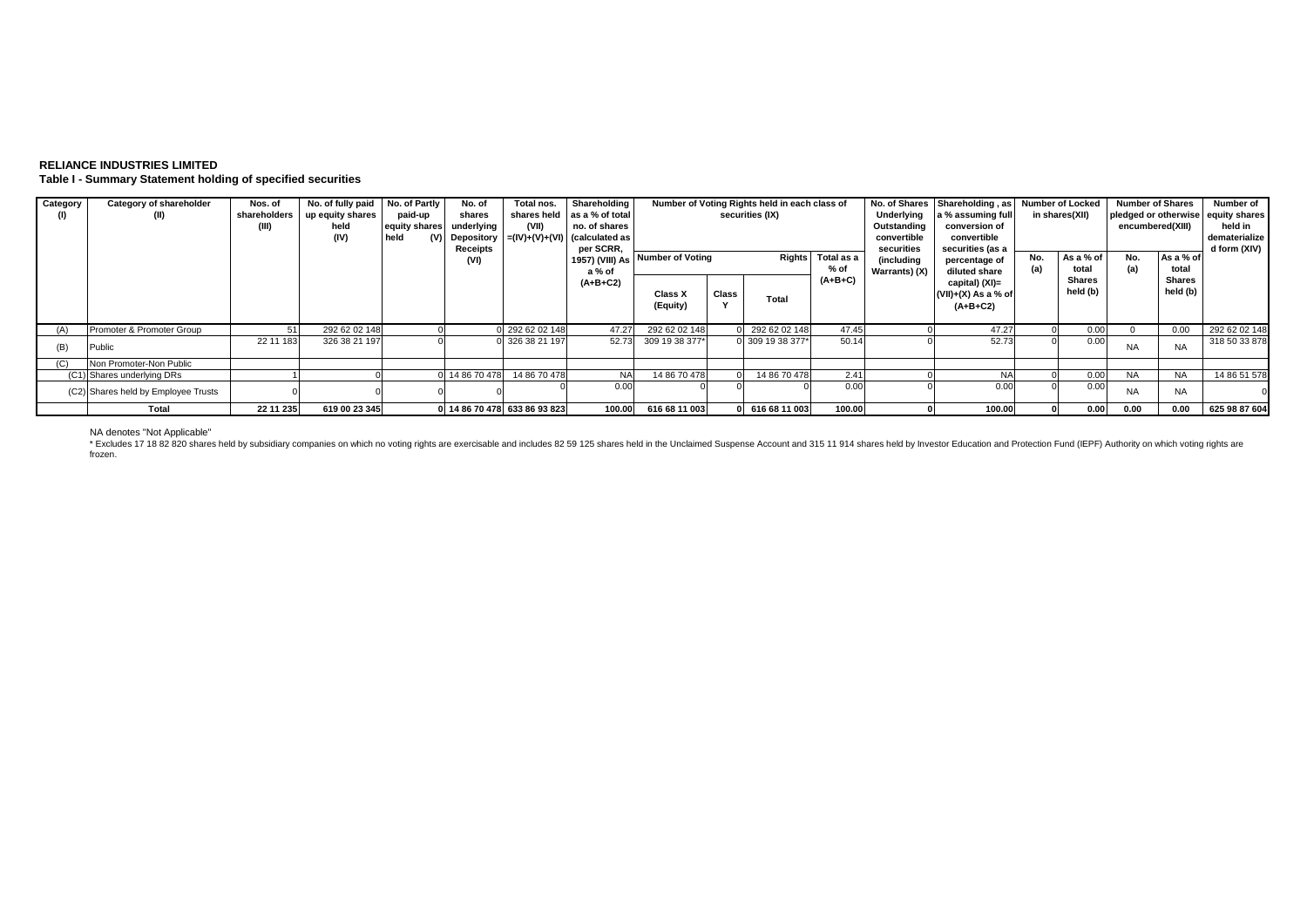### **RELIANCE INDUSTRIES LIMITED Table II - Statement showing shareholding pattern of the Promoter and Promoter Group**

| (A)                   | Category & Name of the shareholders (I)                                                                                                                                                                              | Nos. of<br>shareholder<br>(III) | No. of fully<br>paid up equity<br>shares held<br>(IV) | No. of Partly<br>paid-up equity<br>shares held<br>(V) | No. of shares<br>underlying<br><b>Depository</b><br>Receipts (VI) | Total nos.<br>shares held<br>(VII)<br>$(IV)+(V)+(VI)$ | Shareholding %<br>calculated as<br>per SCRR, 1957<br>As a % of | Number of Voting Rights held in each class of<br>securities (IX) |              |                            |                        | No. of Shares<br><b>Underlying</b><br>Outstanding<br>convertible | Shareholding, as a %<br>assuming full<br>conversion of<br>convertible securities | Locked in<br>shares(XII) | Number of                 | <b>Number of Shares</b><br>pledged or<br>otherwise<br>encumbered(XIII) |                            | Number of<br>equity shares<br>held in<br>lematerialized |
|-----------------------|----------------------------------------------------------------------------------------------------------------------------------------------------------------------------------------------------------------------|---------------------------------|-------------------------------------------------------|-------------------------------------------------------|-------------------------------------------------------------------|-------------------------------------------------------|----------------------------------------------------------------|------------------------------------------------------------------|--------------|----------------------------|------------------------|------------------------------------------------------------------|----------------------------------------------------------------------------------|--------------------------|---------------------------|------------------------------------------------------------------------|----------------------------|---------------------------------------------------------|
|                       |                                                                                                                                                                                                                      |                                 |                                                       |                                                       |                                                                   |                                                       | (A+B+C2)(VIII)                                                 | <b>Number of Voting Rights</b>                                   |              | <b>Total as</b>            | securities             | (as a percentage of                                              | No.(a)                                                                           | As a %                   | No. (a)                   | As a % of                                                              | form (XIV)                 |                                                         |
|                       |                                                                                                                                                                                                                      |                                 |                                                       |                                                       |                                                                   |                                                       |                                                                | Class                                                            | Class        | Total                      | a % of                 | (including<br>Warrants) (X)                                      | diluted share capital)<br>$(XI) = (VII)+(X)$ as a % of                           |                          | of total                  |                                                                        | total Shares               |                                                         |
|                       |                                                                                                                                                                                                                      |                                 |                                                       |                                                       |                                                                   |                                                       |                                                                | X(Equity)                                                        | Y            |                            | <b>Total</b><br>Voting |                                                                  | $(A+B+C2)$                                                                       |                          | <b>Shares</b><br>held (b) |                                                                        | held (b)                   |                                                         |
|                       |                                                                                                                                                                                                                      |                                 |                                                       |                                                       |                                                                   |                                                       |                                                                |                                                                  |              |                            | rights                 |                                                                  |                                                                                  |                          |                           |                                                                        |                            |                                                         |
|                       | $(1)$ Indian<br>(a) Individuals/Hindu undivided Family                                                                                                                                                               |                                 |                                                       |                                                       |                                                                   |                                                       |                                                                |                                                                  |              |                            |                        |                                                                  |                                                                                  |                          |                           |                                                                        |                            |                                                         |
|                       | M D Ambani                                                                                                                                                                                                           |                                 | 72 31 692                                             |                                                       |                                                                   | 72 31 692                                             | 0.12                                                           | 72 31 692                                                        |              | 72 31 692                  | 0.12                   |                                                                  | 0.12                                                                             |                          | 0.00                      |                                                                        | 0.00                       | 72 31 69                                                |
|                       | Nita Ambani                                                                                                                                                                                                          |                                 | 67 96 292                                             |                                                       |                                                                   | 67 96 292                                             | 0.11                                                           | 67 96 292                                                        | $\Omega$     | 67 96 29                   | 0.11                   |                                                                  | 0.11                                                                             |                          | 0.00                      |                                                                        | 0.00                       | 67 96 29                                                |
|                       | Isha M Ambani<br>Akash M Ambani                                                                                                                                                                                      |                                 | 67 28 780<br>67 26 380                                |                                                       |                                                                   | 67 28 780<br>67 26 380                                | 0.11<br>0.11                                                   | 67 28 780<br>67 26 380                                           |              | 67 28 780<br>67 26 380     | 0.11<br>0.11           |                                                                  | 0.11<br>0.11                                                                     |                          | 0.00<br>0.00              |                                                                        | 0.00<br>0.00               | 67 28 78<br>67 26 380                                   |
|                       | Anant M Ambani                                                                                                                                                                                                       |                                 | 2 00 000                                              |                                                       |                                                                   | 2 00 000                                              | 0.00                                                           | 2 00 000                                                         |              | 2 00 000                   | 0.00                   |                                                                  | 0.00                                                                             |                          | 0.00                      |                                                                        | 0.00                       | 2 00 000                                                |
|                       | KD Ambani                                                                                                                                                                                                            |                                 | 146 62 148                                            |                                                       |                                                                   | 1 46 62 148                                           | 0.24                                                           | 146 62 148                                                       |              | 146 62 148                 | 0.24                   |                                                                  | 0.24                                                                             |                          | 0.00                      |                                                                        | 0.00                       | 1 46 62 148                                             |
|                       | Central Government/ State Government(s)                                                                                                                                                                              |                                 |                                                       |                                                       |                                                                   |                                                       |                                                                |                                                                  |              |                            |                        |                                                                  |                                                                                  |                          |                           |                                                                        |                            |                                                         |
| (c)<br>$\overline{d}$ | Financial Institutions/ Banks<br>Any Other (specify)                                                                                                                                                                 |                                 |                                                       |                                                       |                                                                   |                                                       |                                                                |                                                                  |              |                            |                        |                                                                  |                                                                                  |                          |                           |                                                                        |                            |                                                         |
|                       | i) Bodies Corporate                                                                                                                                                                                                  |                                 |                                                       |                                                       |                                                                   |                                                       |                                                                |                                                                  |              |                            |                        |                                                                  |                                                                                  |                          |                           |                                                                        |                            |                                                         |
|                       | Devarshi Commercials LLP                                                                                                                                                                                             |                                 | 71 08 00 410                                          |                                                       |                                                                   | 71 08 00 41                                           | 11.48                                                          | 71 08 00 410                                                     |              | 71 08 00 41                | 11.53                  |                                                                  | 11.48                                                                            |                          | 0.00                      |                                                                        | 0.00                       | 71 08 00 410                                            |
|                       | Srichakra Commercials LLP<br>Karuna Commercials LLP                                                                                                                                                                  |                                 | 68 88 95 274<br>50 81 66 99                           |                                                       |                                                                   | 68 88 95 274<br>50 81 66 99                           | 11.13<br>8.21                                                  | 68 88 95 274<br>50 81 66 996                                     |              | 68 88 95 27<br>50 81 66 99 | 11.17<br>8.24          |                                                                  | 11.13<br>$8.2^{\circ}$                                                           | $\Omega$                 | 0.00<br>0.00              |                                                                        | 0.00<br>0.00               | 68 88 95 27<br>50 81 66 99                              |
|                       | <b>Tattvam Enterprises LLP</b>                                                                                                                                                                                       |                                 | 43 14 31 608                                          |                                                       |                                                                   | 43 14 31 608                                          | 6.97                                                           | 43 14 31 608                                                     |              | 43 14 31 60                | 7.00                   |                                                                  | 6.97                                                                             |                          | 0.00                      |                                                                        | 0.00                       | 43 14 31 608                                            |
|                       | Reliance Industries Holding Private Ltd                                                                                                                                                                              |                                 | 25 75 37 726                                          |                                                       |                                                                   | 25 75 37 726                                          | 4.16                                                           | 25 75 37 726                                                     |              | 25 75 37 72                | 4.18                   |                                                                  | 4.16                                                                             |                          | 0.00                      |                                                                        | 0.00                       | 25 75 37 72                                             |
|                       | Shreeji Comtrade LLP<br>Shrikrishna Tradecom LLP                                                                                                                                                                     |                                 | 1 33 55 000<br>1 33 55 000                            |                                                       |                                                                   | 1 33 55 000<br>1 33 55 000                            | 0.22<br>0.22                                                   | 1 33 55 000<br>1 33 55 000                                       | $\Omega$     | 1 33 55 00<br>1 33 55 00   | 0.22<br>0.22           | $\Omega$                                                         | 0.22<br>0.22                                                                     |                          | 0.00<br>0.00              |                                                                        | 0.00<br>0.00               | 1 33 55 00<br>1 33 55 00                                |
|                       | Svar Enterprises LLP                                                                                                                                                                                                 |                                 | 1 27 40 032                                           |                                                       |                                                                   | 1 27 40 032                                           | 0.21                                                           | 1 27 40 032                                                      |              | 1 27 40 03                 | 0.21                   |                                                                  | 0.21                                                                             |                          | 0.00                      |                                                                        | 0.00                       | 1 27 40 03                                              |
|                       | Reliance Welfare Association                                                                                                                                                                                         |                                 | 50 10 93                                              |                                                       |                                                                   | 50 10 93                                              | 0.08                                                           | 50 10 936                                                        |              | 50 10 93                   | 0.08                   |                                                                  | 0.08                                                                             |                          | 0.00                      |                                                                        | 0.00                       | 50 10 93                                                |
|                       | Vasuprada Enterprises LLP                                                                                                                                                                                            |                                 | 12 33 680                                             |                                                       |                                                                   | 12 33 68                                              | 0.02                                                           | 12 33 680                                                        | $\Omega$     | 12 33 68                   | 0.02                   |                                                                  | 0.02                                                                             |                          | 0.00                      |                                                                        | 0.00                       | 12 33 680                                               |
|                       | Reliance Industrial Infrastructure Limited<br>Exotic Officeinfra Private Limited                                                                                                                                     |                                 | 3 44 000<br>25 776                                    |                                                       |                                                                   | 3 44 000<br>25 776                                    | 0.01<br>0.00                                                   | 3 44 000<br>25 776                                               |              | 3 44 00<br>25 7 7 6        | 0.01<br>0.00           |                                                                  | 0.01<br>0.00                                                                     |                          | 0.00<br>0.00              |                                                                        | 0.00<br>0.00               | 3 44 000<br>25 7 7 6                                    |
|                       | Carat Holdings and Trading Co Pvt Ltd                                                                                                                                                                                |                                 | 10.200                                                | $\Omega$                                              |                                                                   | 10,200                                                | 0.00                                                           | 10 200                                                           | $\Omega$     | 10.200                     | 0.00                   | $\Omega$                                                         | 0.00                                                                             | $\Omega$                 | 0.00                      | $\Omega$                                                               | 0.00                       | 10 200                                                  |
|                       | Neutron Enterprises Private Limited                                                                                                                                                                                  |                                 | 1722                                                  |                                                       |                                                                   | 1722                                                  | 0.00                                                           | 1722                                                             |              | 1722                       | 0.00                   |                                                                  | 0.00                                                                             |                          | 0.00                      |                                                                        | 0.00                       | 1722                                                    |
|                       | Futura Commercials Private Limited                                                                                                                                                                                   |                                 | 1 6 9 0<br>200                                        |                                                       |                                                                   | 1 690<br>200                                          | 0.00<br>0.00                                                   | 1 6 9 0<br>200                                                   | $\Omega$     | 1 6 9 0<br>200             | 0.00<br>0.00           |                                                                  | 0.00<br>0.00                                                                     |                          | 0.00<br>0.00              |                                                                        | 0.00<br>0.00               | 1690<br>200                                             |
|                       | Kankhal Trading LLP<br>Bhuvanesh Enterprises LLP                                                                                                                                                                     |                                 | 200                                                   |                                                       |                                                                   | 200                                                   | 0.00                                                           | 200                                                              |              | 200                        | 0.00                   |                                                                  | 0.00                                                                             |                          | 0.00                      |                                                                        | 0.00                       | 200                                                     |
|                       | Ajitesh Enterprises LLP                                                                                                                                                                                              |                                 | 200                                                   |                                                       |                                                                   | 200                                                   | 0.00                                                           | 200                                                              |              | 200                        | 0.00                   |                                                                  | 0.00                                                                             |                          | 0.00                      |                                                                        | 0.00                       | 200                                                     |
|                       | Badri Commercials LLP                                                                                                                                                                                                |                                 | 200                                                   |                                                       |                                                                   | 200                                                   | 0.00                                                           | 200                                                              |              | 200                        | 0.00                   |                                                                  | 0.00                                                                             |                          | 0.00                      |                                                                        | 0.00                       | 200                                                     |
|                       | Abhayaprada Enterprises LLP<br>Trilokesh Commercials LLP                                                                                                                                                             |                                 | 200<br>200                                            |                                                       |                                                                   | 200<br>200                                            | 0.00<br>0.00                                                   | 200<br>200                                                       |              | 200<br>200                 | 0.00<br>0.01           |                                                                  | 0.00<br>0.00                                                                     |                          | 0.00<br>0.00              |                                                                        | 0.00<br>0.00               | 200<br>200                                              |
|                       | <b>Taran Enterprises LLP</b>                                                                                                                                                                                         |                                 | 200                                                   |                                                       |                                                                   | 200                                                   | 0.00                                                           | 200                                                              |              | 200                        | 0.00                   |                                                                  | 0.00                                                                             |                          | 0.00                      |                                                                        | 0.00                       | 200                                                     |
|                       | Pitambar Enterprises LLP                                                                                                                                                                                             |                                 | 200                                                   |                                                       |                                                                   | 200                                                   | 0.00                                                           | 200                                                              |              | 200                        | 0.00                   |                                                                  | 0.00                                                                             |                          | 0.00                      |                                                                        | 0.00                       | 200                                                     |
|                       | Adisesh Enterprises LLP<br>Rishikesh Enterprises LLP                                                                                                                                                                 |                                 | 200<br>200                                            |                                                       |                                                                   | 200<br>200                                            | 0.00<br>0.00                                                   | 200<br>200                                                       |              | 200<br>200                 | 0.00<br>0.00           |                                                                  | 0.00<br>0.00                                                                     |                          | 0.00<br>0.00              |                                                                        | 0.00<br>0.00               | 200<br>200                                              |
|                       | Pavana Enterprises LLP                                                                                                                                                                                               |                                 | 200                                                   |                                                       |                                                                   | 200                                                   | 0.00                                                           | 200                                                              |              | 200                        | 0.00                   |                                                                  | 0.00                                                                             |                          | 0.00                      |                                                                        | 0.00                       | 200                                                     |
|                       | Kamalakar Enterprises LLF                                                                                                                                                                                            |                                 | 200                                                   |                                                       |                                                                   | 200                                                   | 0.00                                                           | 200                                                              |              | 200                        | 0.00                   |                                                                  | 0.00                                                                             |                          | 0.00                      |                                                                        | 0.00                       | 200                                                     |
|                       | Narahari Enterprises LLP<br>Chakradev Enterprises LLP                                                                                                                                                                |                                 | 200<br>200                                            |                                                       |                                                                   | 200<br>200                                            | 0.00<br>0.00                                                   | 200<br>200                                                       |              | 200<br>200                 | 0.00<br>0.00           |                                                                  | 0.00<br>0.00                                                                     |                          | 0.00<br>0.00              |                                                                        | 0.00<br>0.00               | 200<br>200                                              |
|                       | Chakradhar Commercials LLP                                                                                                                                                                                           |                                 | 200                                                   |                                                       |                                                                   | 200                                                   | 0.00                                                           | 200                                                              | $\Omega$     | 200                        | 0.00                   |                                                                  | 0.00                                                                             |                          | 0.00                      |                                                                        | 0.00                       | 200                                                     |
|                       | Chakresh Enterprises LLP                                                                                                                                                                                             |                                 | 200                                                   |                                                       |                                                                   | 200                                                   | 0.00                                                           | 200                                                              |              | 200                        | 0.00                   |                                                                  | 0.00                                                                             |                          | 0.00                      |                                                                        | 0.00                       | 200                                                     |
|                       | Chhatrabhuj Enterprises LLF                                                                                                                                                                                          |                                 | 200                                                   |                                                       |                                                                   | 200                                                   | 0.00<br>0.00                                                   | 200<br>200                                                       | $\Omega$     | 200                        | 0.00                   |                                                                  | 0.00                                                                             |                          | 0.00                      |                                                                        | 0.00<br>0.00               | 200                                                     |
|                       | Harinarayan Enterprises LLP<br>Janardan Commercials LLP                                                                                                                                                              |                                 | 200<br>200                                            |                                                       |                                                                   | 200<br>200                                            | 0.00                                                           | 200                                                              |              | 200<br>200                 | 0.00<br>0.00           |                                                                  | 0.00<br>0.00                                                                     |                          | 0.00<br>0.00              |                                                                        | 0.00                       | 200<br>200                                              |
|                       | Samarjit Enterprises LLP                                                                                                                                                                                             |                                 | 200                                                   |                                                       |                                                                   | 200                                                   | 0.00                                                           | 200                                                              | $\Omega$     | 200                        | 0.00                   | $\Omega$                                                         | 0.00                                                                             |                          | 0.00                      |                                                                        | 0.00                       | 200                                                     |
|                       | Shripal Enterprises LLP                                                                                                                                                                                              |                                 | 200                                                   |                                                       |                                                                   | 200                                                   | 0.00                                                           | 200                                                              | $\Omega$     | 200                        | 0.00                   |                                                                  | 0.00                                                                             |                          | 0.00                      |                                                                        | 0 <sup>0<sup>c</sup></sup> | 200                                                     |
|                       | Synergy Synthetics Private Limited<br>Vishatan Enterprises LLP                                                                                                                                                       |                                 | 200<br>200                                            |                                                       |                                                                   | 200<br>200                                            | 0.00<br>0.00                                                   | 200<br>200                                                       |              | 200<br>200                 | 0.00<br>0.00           |                                                                  | 0.00<br>0.00                                                                     |                          | 0.00<br>0.00              |                                                                        | 0.00<br>0.00               | 200<br>200                                              |
|                       | <b>Elakshi Commercials Private Limited</b>                                                                                                                                                                           | 1                               | 100                                                   |                                                       |                                                                   | 100                                                   | 0.00                                                           | 100                                                              | $\Omega$     | 100                        | 0.00                   |                                                                  | 0.00                                                                             |                          | 0.00                      |                                                                        | 0.00                       | 100                                                     |
|                       | Pinakin Commercials Private Limited                                                                                                                                                                                  |                                 | 100                                                   |                                                       |                                                                   | 100                                                   | 0.00                                                           | 100                                                              |              | 100                        | 0.00                   |                                                                  | 0.00                                                                             |                          | 0.00                      |                                                                        | 0.00                       | 100                                                     |
|                       | Reliance Life Sciences Private Limited #<br>Sikka Ports & Terminals Limited(Previously known as Reliance Ports                                                                                                       |                                 |                                                       |                                                       |                                                                   |                                                       | 0.00<br>0.00                                                   | $\Omega$                                                         | $\Omega$     |                            | 0.00<br>0.00           |                                                                  | 0.00<br>0.00                                                                     |                          | 0.00<br>0.00              |                                                                        | 0.00<br>0.00               | $\overline{0}$<br>$\Omega$                              |
|                       | and Terminals Limited) #                                                                                                                                                                                             |                                 |                                                       |                                                       |                                                                   |                                                       |                                                                |                                                                  |              |                            |                        |                                                                  |                                                                                  |                          |                           |                                                                        |                            |                                                         |
|                       | Jamnagar Utilities and Power Private Limited (Previously known as<br>Reliance Utilities and Power Private Limited) #                                                                                                 |                                 |                                                       |                                                       |                                                                   |                                                       | 0.00                                                           |                                                                  |              |                            | 0.00                   |                                                                  | 0.00                                                                             |                          | 0.00                      |                                                                        | 0.00                       | $\Omega$                                                |
|                       | EWPL Holdings Private Limited (Previously known as Reliance<br>Utilities Private Limited) #                                                                                                                          |                                 |                                                       |                                                       |                                                                   |                                                       | 0.00                                                           |                                                                  |              |                            | 0.00                   |                                                                  | 0.00                                                                             |                          | 0.00                      |                                                                        | 0.00                       |                                                         |
|                       | ii) Petroleum Trust (through Trustees for sole beneficiary-M/s<br>Reliance Industrial Investments and Holdings Ltd.)                                                                                                 |                                 | 24 09 42 006                                          |                                                       |                                                                   | 24 09 42 006                                          | 3.89                                                           | 24 09 42 006                                                     |              | 24 09 42 00                | 3.91                   |                                                                  | 3.89                                                                             |                          | 0.00                      |                                                                        | 0.00                       | 24 09 42 006                                            |
|                       | Sub-Total (A)(1)                                                                                                                                                                                                     | 51                              | 292 62 02 148                                         |                                                       |                                                                   | 0 292 62 02 148                                       |                                                                | 47.27 292 62 02 148                                              |              | 0 292 62 02 148            | 47.45                  |                                                                  | 47.27                                                                            |                          | 0.00                      |                                                                        | 0.00                       | 292 62 02 148                                           |
|                       | (2) Foreign<br>(a) Individuals (Non-Resident Individuals/Foreign Individuals)                                                                                                                                        |                                 |                                                       |                                                       |                                                                   |                                                       | 0.00                                                           |                                                                  |              |                            | 0.00                   |                                                                  | 0.00                                                                             |                          | 0.00                      |                                                                        | 0.00                       |                                                         |
| (b)                   | Government                                                                                                                                                                                                           |                                 |                                                       |                                                       |                                                                   |                                                       | 0.00                                                           | $\Omega$                                                         | $\Omega$     |                            | 0.00                   |                                                                  | 0.00                                                                             |                          | 0.00                      |                                                                        | 0.00                       |                                                         |
| (c)                   | Institutions                                                                                                                                                                                                         |                                 |                                                       |                                                       |                                                                   |                                                       | 0.00                                                           |                                                                  |              |                            | 0.00                   |                                                                  | 0.00                                                                             |                          | 0.00                      |                                                                        | 0.00                       |                                                         |
| (e)                   | (d) Foreign Portfolio Investor<br>Any Other (specify)                                                                                                                                                                |                                 |                                                       |                                                       |                                                                   |                                                       | 0.00                                                           |                                                                  |              |                            | 0.00                   |                                                                  | 0.00                                                                             |                          | 0.00                      |                                                                        | 0.00                       |                                                         |
|                       | Sub-Total (A)(2)                                                                                                                                                                                                     |                                 |                                                       |                                                       |                                                                   |                                                       | 0.00                                                           |                                                                  |              |                            | 0.00                   |                                                                  | 0.00                                                                             |                          | 0.00                      |                                                                        | 0.00                       |                                                         |
|                       | <b>Total Shareholding of Promoter and Promoter Group</b><br>$(A)=(A)(1)+(A)(2)$                                                                                                                                      | 51                              | 292 62 02 148                                         |                                                       |                                                                   | 292 62 02 148                                         |                                                                | 47.27 292 62 02 148                                              | $\mathbf{o}$ | 292 62 02 148              | 47.45                  |                                                                  | 47.27                                                                            |                          | 0.00                      |                                                                        | 0.00                       | 292 62 02 148                                           |
|                       | Details of Shares which remain unclaimed may be given here along with details such as number of shareholders, outstanding shares held in demat/unclaimed suspense account, voting rights which are frozen etc. - Nil |                                 |                                                       |                                                       |                                                                   |                                                       |                                                                |                                                                  |              |                            |                        |                                                                  |                                                                                  |                          |                           |                                                                        |                            |                                                         |

**Note :** 

(1) PAN would not be displayed on website of Stock Exchange(s).

(2) The term "Encumbrance" has the same meaning as assigned under regulation 28(3) of SEBI (Substantial Acquisition of Shares and Takeovers) Regulations, 2011.

# As per disclosures under the SEBI (Substantial Acquisition of Shares and Takeovers) Regulations, 2011, furnished by the Promoters.<br>Note: Four entities, namely, Anuprabha Commercials Private Limited, Manuvidya Commercials **2019 from the Register of Companies pursuant to application made by these entities.**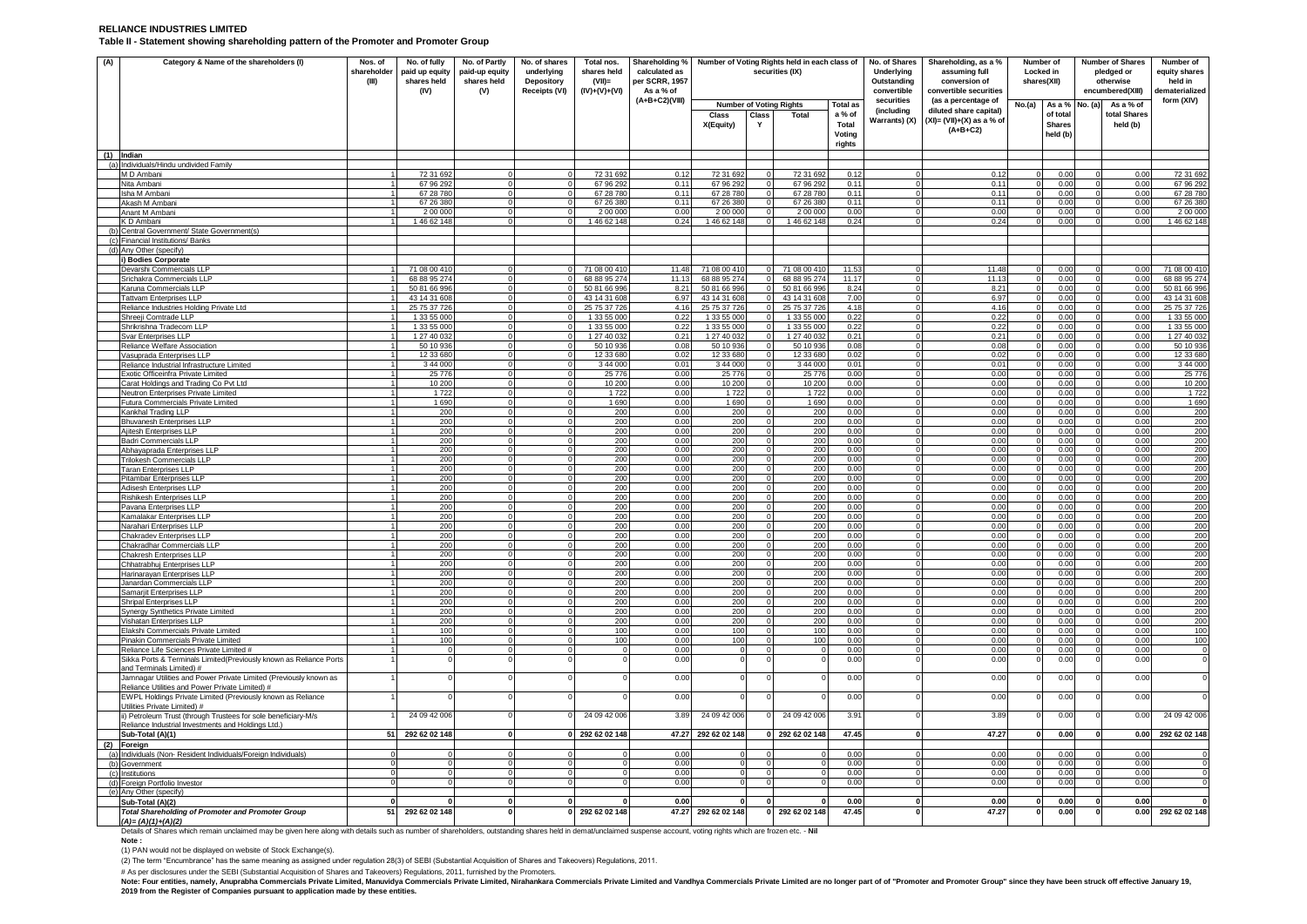#### **RELIANCE INDUSTRIES LIMITED Table III - Statement showing shareholding pattern of the Public shareholder**

| (B) | Category & Name of the<br>shareholders (I)                                                         | Nos. of<br>shareholder<br>(III) | No. of fully paid<br>up equity<br>shares held (IV) | No. of Partly<br>paid-up equity<br>shares held | No. of shares<br>underlying    | Total nos.<br>shares held<br>$(VII) =$ | Shareholdin<br>a %                                     |                                     |                                | Number of Voting Rights held in each class of<br>securities (IX) |                                | No. of Shares<br>Underlying<br>Outstanding | Shareholding, as a % Number of Locked in<br>assuming full<br>conversion of                  |                              | shares(XII)                        |                    | Number of Shares<br>pledged or otherwise        | Number of equity<br>shares held in<br>dematerialized |  |
|-----|----------------------------------------------------------------------------------------------------|---------------------------------|----------------------------------------------------|------------------------------------------------|--------------------------------|----------------------------------------|--------------------------------------------------------|-------------------------------------|--------------------------------|------------------------------------------------------------------|--------------------------------|--------------------------------------------|---------------------------------------------------------------------------------------------|------------------------------|------------------------------------|--------------------|-------------------------------------------------|------------------------------------------------------|--|
|     |                                                                                                    |                                 |                                                    | (V)                                            | Depository<br>Receipts (VI)    | $(IV)+(V)+(V)$                         | calculated<br>as per                                   |                                     | <b>Number of Voting Rights</b> |                                                                  | Total as a                     | convertible                                | convertible securities                                                                      | No.(a)                       | As a % of                          | No. (Not           | encumbered(XIII)<br>As a % of                   | form (XIV)                                           |  |
|     |                                                                                                    |                                 |                                                    |                                                |                                |                                        | <b>SCRR, 1957</b><br>As a % of<br>$(A+B+C2)$<br>(VIII) | Class<br>X(Equity)                  | Class Y                        | Total                                                            | % of Total<br>Voting<br>rights | securities<br>(including<br>Warrants) (X)  | (as a percentage of<br>diluted share capital)<br>$(XI) = (VII)+(X)$ as a %<br>of $(A+B+C2)$ |                              | total<br><b>Shares</b><br>held (b) | applicable)<br>(a) | total Shares<br>held (Not<br>applicable)<br>(b) |                                                      |  |
|     | (1) Institutions<br>(a) Mutual Funds/UTI                                                           | 93                              | 27 74 91 632                                       | $\Omega$                                       | $\Omega$                       | 27 74 91 632                           | 4.48                                                   | 27 74 91 632                        |                                | 27 74 91 632                                                     | 4.50                           | $\mathbf 0$                                | 4.48                                                                                        | $\Omega$                     | 0.00                               |                    | <b>NA</b>                                       | 27 66 83 419                                         |  |
|     | <b>SBI Mutual Funds</b>                                                                            |                                 | 674 57 305                                         | $\Omega$                                       | $\Omega$                       | 674 57 305                             | 1.09                                                   | 674 57 305                          |                                | 674 57 305                                                       | 1.09                           | $\mathbf 0$                                | 1.09                                                                                        | $^{\circ}$                   | 0.00                               |                    | <b>NA</b>                                       | 674 55 327                                           |  |
|     | (b) Venture Capital Funds                                                                          |                                 |                                                    | $^{\circ}$                                     | $\Omega$                       |                                        | 0.00                                                   |                                     |                                |                                                                  | 0.00                           | $\mathbf 0$                                | 0.00                                                                                        | $\Omega$                     | 0.00                               |                    | <b>NA</b>                                       |                                                      |  |
|     | (c) Alternate Investment Funds                                                                     |                                 | 1 21 1 91                                          | $\Omega$                                       | $\Omega$                       | 1 21 1 91                              | 0.00                                                   | 1 21 1 91                           | $\Omega$                       | 1 21 1 91                                                        | 0.00                           | $\Omega$                                   | 0.00                                                                                        | $\Omega$                     | 0.00                               |                    | <b>NA</b>                                       | 1 21 1 91                                            |  |
|     | (d) Foreign Venture Capital Investors                                                              | $\Omega$                        |                                                    | $\Omega$                                       | $\overline{0}$                 |                                        | 0.00                                                   |                                     |                                |                                                                  | 0.00                           | $\Omega$                                   | 0.00                                                                                        | $\Omega$                     | 0.00                               |                    | <b>NA</b>                                       |                                                      |  |
|     | (e) Foreign Portfolio Investors                                                                    | 1 0 8 8                         | 150 52 40 234                                      | $\Omega$                                       | $\Omega$                       | 150 52 40 234                          | 24.32                                                  | 150 52 40 234                       |                                | 150 52 40 234                                                    | 24.41                          | $\mathbf 0$                                | 24.32                                                                                       | $\Omega$                     | 0.00                               |                    | <b>NA</b>                                       | 150 52 40 234                                        |  |
|     | Europacific Growth Fund                                                                            |                                 | 19 66 35 942                                       | $^{\circ}$                                     | $\overline{0}$                 | 19 66 35 942                           | 3.18                                                   | 19 66 35 942                        |                                | 19 66 35 942                                                     | 3.19                           | $\circ$                                    | 3.18                                                                                        | $\mathbf 0$                  | 0.00                               |                    | <b>NA</b>                                       | 19 66 35 942                                         |  |
|     | Government of Singapore                                                                            |                                 | 7 94 80 095                                        | $\Omega$                                       | $\overline{0}$                 | 79480095                               | 1.28                                                   | 794 80 095                          |                                | 7 94 80 095                                                      | 1.29                           | $\overline{0}$                             | 1.28                                                                                        | $\Omega$                     | 0.00                               |                    | <b>NA</b>                                       | 7 94 53 61                                           |  |
|     | (f) Financial Institutions/ Banks                                                                  | 175                             | 22 88 071                                          | $\mathbf 0$                                    | $\overline{0}$                 | 22 88 071                              | 0.04                                                   | 22 88 07                            |                                | 22 88 071                                                        | 0.04                           | $\mathbf 0$                                | 0.04                                                                                        | $\mathbf 0$                  | 0.00                               |                    | <b>NA</b>                                       | 19 63 849                                            |  |
|     | (g) Insurance Companies                                                                            |                                 | 45 43 94 911                                       | $\Omega$                                       | $\Omega$                       | 45 43 94 911                           | 7.34                                                   | 45 43 94 911                        |                                | 45 43 94 911                                                     | 7.37                           | $\overline{0}$                             | 7.34                                                                                        | $\Omega$                     | 0.00                               |                    | <b>NA</b>                                       | 45 43 88 81                                          |  |
|     | Life Insurance Corporation of India                                                                |                                 | 43 19 75 079                                       | $\Omega$                                       | $\Omega$                       | 43 19 75 079                           | 6.98                                                   | 43 19 75 079                        | $\Omega$                       | 43 19 75 079                                                     | 7.00                           | $\circ$                                    | 6.98                                                                                        | $^{\circ}$                   | 0.00                               |                    | <b>NA</b>                                       | 43 19 69 179                                         |  |
|     | (h) Provident Funds/ Pension Funds                                                                 | $\Omega$                        | $\Omega$                                           | $\Omega$                                       | $\Omega$                       |                                        | 0.00                                                   | $\Omega$                            |                                | $\Omega$                                                         | 0.00                           | $\overline{0}$                             | 0.00                                                                                        | $\mathbf 0$                  | 0.00                               |                    | <b>NA</b>                                       |                                                      |  |
|     | (i) Any Other (specify)                                                                            |                                 |                                                    |                                                |                                |                                        |                                                        |                                     |                                |                                                                  |                                |                                            |                                                                                             |                              |                                    |                    |                                                 |                                                      |  |
|     | i)Foreign Institutional Investors                                                                  | 110                             | 46 40 107                                          | $^{\circ}$                                     | $\Omega$                       | 46 40 107                              | 0.07                                                   | 46 40 107                           | $\Omega$                       | 46 40 107                                                        | 0.08                           | $\Omega$                                   | 0.07                                                                                        | $\Omega$                     | 0.00                               |                    | <b>NA</b>                                       | 44 95 337                                            |  |
|     | i)Qualified Institutional Buyers<br>Sub-Total (B)(1)                                               | $\mathcal{P}$<br>1 4 8 3        | 1996<br>224 41 78 142                              | $\Omega$<br>$\mathbf{0}$                       | $\overline{0}$<br>$\mathbf{0}$ | 1996<br>224 41 78 142                  | 0.00<br>36.25                                          | 1996<br>224 41 78 142               | $\Omega$<br>$\Omega$           | 1996<br>224 41 78 142                                            | 0.00<br>36.39                  | $\overline{0}$<br>$\Omega$                 | 0.00<br>36.25                                                                               | $^{\circ}$<br>$\mathbf{0}$   | 0.00<br>0.00                       |                    | <b>NA</b><br><b>NA</b>                          | 1 9 9 6<br>224 28 94 837                             |  |
|     |                                                                                                    |                                 |                                                    |                                                |                                |                                        |                                                        |                                     |                                |                                                                  |                                |                                            |                                                                                             |                              |                                    |                    |                                                 |                                                      |  |
| (2) | <b>Central Government/ State</b><br>Government(s)/ President of India                              | 103                             | 1 10 17 503                                        | $\Omega$                                       | $\Omega$                       | 1 10 17 503                            | 0.18                                                   | 1 10 17 503                         | $\Omega$                       | 1 10 17 503                                                      | 0.18                           | $\Omega$                                   | 0.18                                                                                        | $\Omega$                     | 0.00                               |                    | <b>NA</b>                                       | 80 56 08                                             |  |
|     | Sub-Total (B)(2)                                                                                   | 103                             | 1 10 17 503                                        | $\pmb{\mathsf{o}}$                             | $\pmb{0}$                      | 1 10 17 503                            | 0.18                                                   | 1 10 17 503                         | $\Omega$                       | 1 10 17 503                                                      | 0.18                           | $\mathbf{0}$                               | 0.18                                                                                        | $\mathbf{0}$                 | 0.00                               |                    | <b>NA</b>                                       | 80 56 081                                            |  |
| (3) | <b>Non-institutions</b>                                                                            |                                 |                                                    |                                                |                                |                                        |                                                        |                                     |                                |                                                                  |                                |                                            |                                                                                             |                              |                                    |                    |                                                 |                                                      |  |
| (a) | Individuals -<br>i) Individual shareholders holding<br>nominal share capital up to Rs. 2<br>lakhs. | 21 38 758                       | 48 68 94 651                                       | $\Omega$                                       | $\Omega$                       | 48 68 94 651                           | 7.87                                                   | 48 68 94 651                        |                                | 48 68 94 651                                                     | 7.90                           |                                            | 7.87                                                                                        | $\Omega$                     | 0.00                               |                    | <b>NA</b>                                       | 41 96 15 604                                         |  |
|     | ii) Individual shareholders holding<br>nominal share capital in excess of<br>Rs. 2 lakhs.          | 1013                            | 6 94 42 583                                        | $\Omega$                                       | $\Omega$                       | 69442583                               | 1.12                                                   | 6 94 42 583                         | $\Omega$                       | 6 94 42 583                                                      | 1.13                           | $\Omega$                                   | 1.12                                                                                        | $\Omega$                     | 0.00                               |                    | <b>NA</b>                                       | 6 90 61 667                                          |  |
|     | (b) NBFCs registered with RBI                                                                      | 38                              | 1 64 937<br>$\Omega$                               | $\Omega$                                       | $\Omega$<br>$\Omega$           | 1 64 937                               | 0.00                                                   | 1 64 937                            | $\Omega$<br>$\Omega$           | 1 64 937                                                         | 0.00                           | $\mathbf 0$<br>$\overline{0}$              | 0.00                                                                                        | $\Omega$                     | 0.00                               |                    | <b>NA</b>                                       | 1 64 937                                             |  |
|     | (c) Employee Trusts                                                                                |                                 |                                                    | $\mathbf 0$<br>$\Omega$                        | $\Omega$                       |                                        | 0.00<br>0.00                                           | $\mathbf 0$<br>$\Omega$             |                                | $\Omega$                                                         | 0.00<br>0.00                   |                                            | 0.00<br>0.00                                                                                | $\circ$                      | 0.00<br>0.00                       |                    | <b>NA</b><br><b>NA</b>                          |                                                      |  |
|     | (d) Overseas Depositories (holding<br>DRs) (balancing figure)                                      |                                 |                                                    |                                                |                                |                                        |                                                        |                                     |                                |                                                                  |                                |                                            |                                                                                             |                              |                                    |                    |                                                 |                                                      |  |
|     | (e) Any Other (specify)                                                                            |                                 |                                                    |                                                |                                |                                        |                                                        |                                     |                                |                                                                  |                                |                                            |                                                                                             |                              |                                    |                    |                                                 |                                                      |  |
|     | ) Bodies Corporate                                                                                 | 6 6 9                           | 17 01 91 734                                       | $^{\circ}$                                     | $\Omega$                       | 17 01 91 734                           | 2.75                                                   | 17 01 91 734                        |                                | 17 01 91 734                                                     | 2.76                           | $\mathbf 0$                                | 2.75                                                                                        | $\circ$                      | 0.00                               |                    | <b>NA</b>                                       | 16 90 46 527                                         |  |
|     | i) Non Resident Indians-Repatriable                                                                | 19 902                          | 2 25 33 874                                        | $\Omega$                                       |                                | 2 2 5 3 3 8 7 4                        | 0.36                                                   | 2 2 5 3 3 8 7 4                     |                                | 2 25 33 874                                                      | 0.37                           |                                            | 0.36                                                                                        |                              | 0.00                               |                    | <b>NA</b>                                       | 170 61 359                                           |  |
|     | iii) Non Resident Indians-Non<br>Repatriable                                                       | 13803                           | 97 60 173                                          | $\Omega$                                       | $\Omega$                       | 97 60 173                              | 0.16                                                   | 97 60 173                           | $\Omega$                       | 97 60 173                                                        | 0.16                           | $\Omega$                                   | 0.16                                                                                        | $^{\circ}$                   | 0.00                               |                    | <b>NA</b>                                       | 96 33 962                                            |  |
|     | iv) Overseas Corporate Bodies                                                                      | 14<br>2                         | 4 34 350<br>1 0 5 5                                | $^{\circ}$<br>$\Omega$                         | $\overline{0}$<br>$\Omega$     | 4 34 350<br>1 0 5 5                    | 0.01<br>0.00                                           | 4 34 350<br>1 0 5 5                 | $^{\circ}$<br>$\Omega$         | 4 34 350<br>1 0 5 5                                              | 0.01<br>0.00                   | $\overline{0}$<br>$\Omega$                 | 0.01<br>0.00                                                                                | 0<br>$\Omega$                | 0.00<br>0.00                       |                    | <b>NA</b><br><b>NA</b>                          | 3 63 976<br>1 0 5 5                                  |  |
|     | v) Foreign Portfolio<br>Investors(Individual)                                                      |                                 |                                                    |                                                |                                |                                        |                                                        |                                     |                                |                                                                  |                                |                                            |                                                                                             |                              |                                    |                    |                                                 |                                                      |  |
|     | vi) Foreign National                                                                               | 18                              | 20 517                                             | $\Omega$                                       | $\Omega$                       | 20 517                                 | 0.00                                                   | 20 517                              | $\Omega$                       | 20 517                                                           | 0.00                           | $^{\circ}$                                 | 0.00                                                                                        | $\Omega$                     | 0.00                               |                    | <b>NA</b>                                       | 20 517                                               |  |
|     | vii) Clearing Member                                                                               | 378                             | 55 12 925                                          | $\mathbf 0$                                    | $\overline{0}$                 | 55 12 925                              | 0.09                                                   | 55 12 925                           | $^{\circ}$                     | 55 12 925                                                        | 0.09                           | $\mathbf 0$                                | 0.09                                                                                        | $^{\circ}$                   | 0.00                               |                    | <b>NA</b>                                       | 55 12 925                                            |  |
|     | viii) Shares held by Subsidiary                                                                    |                                 | 17 18 82 820                                       | $\Omega$                                       | $\Omega$                       | 17 18 82 820                           | 2.78                                                   |                                     | $\Omega$                       |                                                                  | 0.00                           |                                            | 2.78                                                                                        | $\Omega$                     | 0.00                               |                    | <b>NA</b>                                       | 17 18 82 820                                         |  |
|     | Companies on which no voting<br>rights are exercisable <sup>4</sup>                                |                                 |                                                    |                                                |                                |                                        |                                                        |                                     |                                |                                                                  |                                |                                            |                                                                                             |                              |                                    |                    |                                                 |                                                      |  |
|     | ix) Unclaimed Shares Suspense<br>Account (Reg. 39 of SEBI LODR<br>Regulations, 2015)               |                                 | 82 59 125<br>3 15 11 914                           | $\Omega$<br>$\Omega$                           | $\Omega$<br>$\Omega$           | 82 59 125<br>3 15 11 914               | 0.13<br>0.51                                           | 82 59 125<br>3 15 11 914            | $\Omega$<br>$\Omega$           | 82 59 125<br>3 15 11 914                                         | 0.13<br>0.51                   | $\Omega$<br>$\Omega$                       | 0.13<br>0.51                                                                                | $\Omega$<br>$\Omega$         | 0.00<br>0.00                       |                    | <b>NA</b><br><b>NA</b>                          | 82 59 125<br>3 15 11 914                             |  |
|     | x) Investor Education and Protection<br>Fund (IEPF) Authority                                      |                                 |                                                    |                                                |                                |                                        |                                                        |                                     |                                |                                                                  |                                |                                            |                                                                                             |                              |                                    |                    |                                                 |                                                      |  |
|     | xi) Trusts                                                                                         | 185                             | 2 25 48 323                                        | $^{\circ}$                                     | $\overline{0}$                 | 2 25 48 323                            | 0.36                                                   | 2 25 48 323                         |                                | 2 25 48 323                                                      | 0.37                           | $\overline{0}$                             | 0.36                                                                                        | $^{\circ}$                   | 0.00                               |                    | <b>NA</b>                                       | 2 25 33 403                                          |  |
|     | xii) HUF                                                                                           | 28782                           | 94 66 571                                          | $\mathbf 0$                                    | $\overline{0}$                 | 94 66 571                              | 0.15                                                   | 94 66 571                           | $\mathbf 0$                    | 94 66 571                                                        | 0.15                           | $\mathbf 0$                                | 0.15                                                                                        | $\mathbf 0$                  | 0.00                               |                    | <b>NA</b>                                       | 94 13 169                                            |  |
|     | xiii) Pending Confirmation                                                                         |                                 |                                                    | $^{\circ}$                                     | $\overline{0}$                 |                                        | 0.00                                                   |                                     |                                |                                                                  | 0.00                           | $\overline{0}$                             | 0.00                                                                                        | $\mathbf 0$                  | 0.00                               |                    | <b>NA</b>                                       |                                                      |  |
|     | Sub-Total (B)(3)<br><b>Total Public Shareholding (B)=</b>                                          | 22 09 597<br>22 11 183          | 100 86 25 552<br>326 38 21 197                     | $\mathbf{0}$<br>$\Omega$                       | $\Omega$<br>$\Omega$           | 100 86 25 552<br>326 38 21 197         | 16.29                                                  | 83 67 42 732<br>52.73 309 19 38 377 | $\mathbf{0}$                   | 83 67 42 732<br>0 309 19 38 377*                                 | 13.57<br>50.14                 | $\mathbf{0}$                               | 16.29<br>52.73                                                                              | $\mathbf{0}$<br>$\mathbf{0}$ | 0.00<br>0.00                       |                    | <b>NA</b><br><b>NA</b>                          | 93 40 82 960<br>318 50 33 878                        |  |
|     | (B)(1)+(B)(2)+(B)(3) *                                                                             |                                 |                                                    |                                                |                                |                                        |                                                        |                                     |                                |                                                                  |                                |                                            |                                                                                             |                              |                                    |                    |                                                 |                                                      |  |

Details of the shareholders acting as persons in Concert including their Shareholding (No. and %): Nil<br>Details of Shares which remain unclaimed may be given here along with details such as number of shareholders, outstandi

Note:

(1) PAN would not be displayed on website of Stock Exchange(s).<br>(2) The above format needs to be disclosed along with the name of following persons: Institutions/Non Institutions holding more than 1% of total number of sha

(3) W.r.t. the information pertaining to Depository Receipts, the same may be disclosed in the respective columns to the extent information available and the balance to be disclosed as held by custodian,

(4) <sup>4</sup>Voting Rights of Promoter & Promoter Group aggregate to 47.45% of the Company's Capital on which voting rights can be exercised.

(5) NA denotes "Not Applicable"

(6) \* Excludes 17 18 82 820 shares held by subsidiary companies on which no voting rights are exercisable and includes 82 59 125 shares held in the Unclaimed Suspense Account and 315 11 914 shares held by Investor Educatio